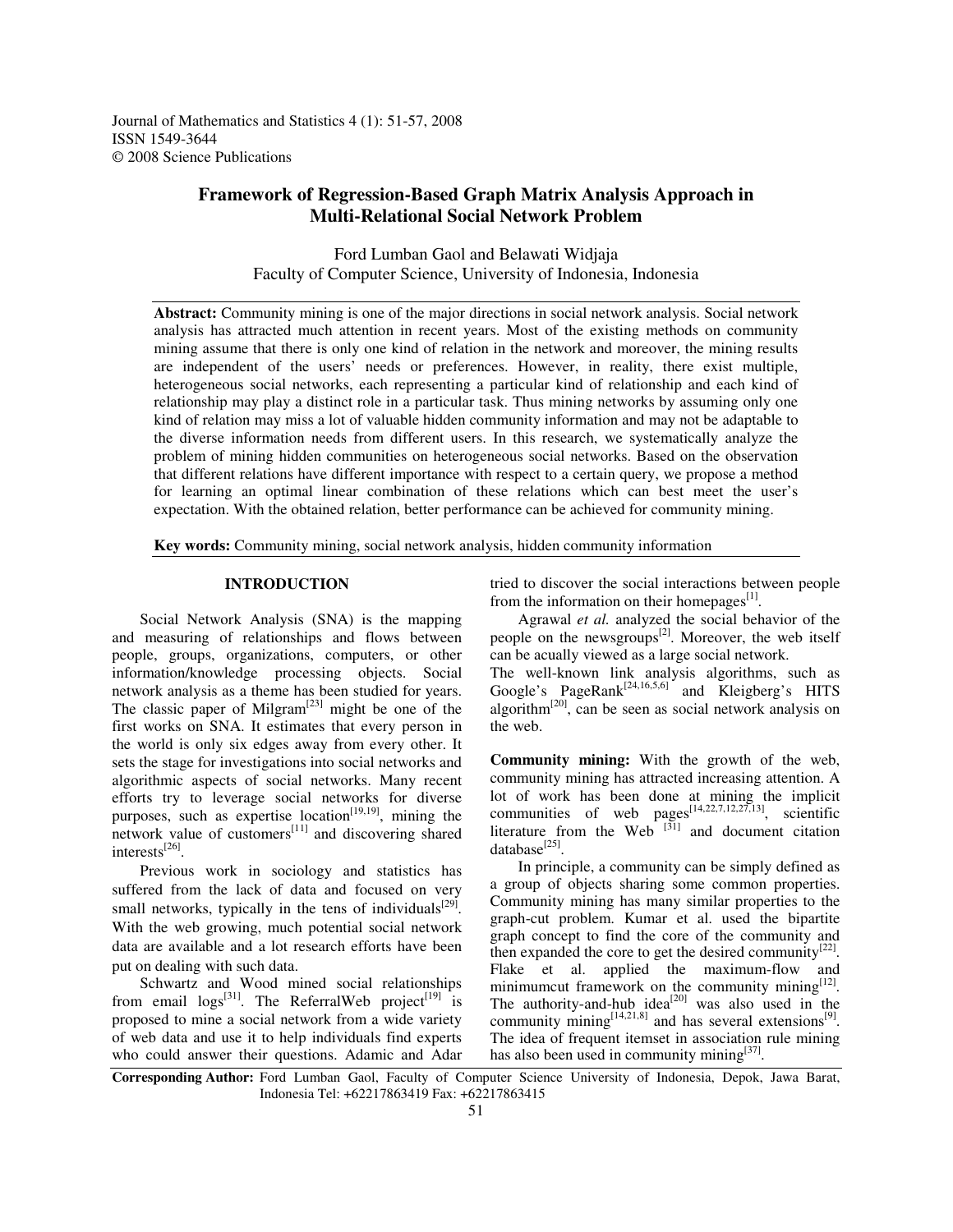Generally speaking, both social network analysis and community mining can be seen as graph mining. The community mining can be thought of as sub-graph identification. Previous work on graph mining can be found in $\left[10,28,30\right]$ . Almost all the previous techniques on graph mining and community mining are based on a homogenous graph, i.e., there is only one kind of relationship between the objects. However, in real social networks, there are always various kinds of relationships between the objects. To deal with this problem, we focus in this research on multi-relational community mining.

We begin on next section about relation extraction and follow with discussion about multi-relational social network and close with conclusion.

## **RELATION EXTRACTION**

Here we begin with a detailed analysis of the relation extraction problem followed by two algorithms for two cases.

**The problem:** A typical social network likely contains multiple relations. Different relations can be modelled by different graphs. These different graphs reflect the relationship of the objects from different views.

For the problems of community mining, these different relation graphs can provide us with different communities.

In multi-relational social network, community mining should be dependent on the user's example (or information need). A user's query can be very flexible. Since previous community mining techniques only focus on single relational network and are independent of the user's query, they cannot cope with such a complex situation.

In this research, we focus on the relation extraction problem in multi-relational social network.

The community mining based on the extracted relation graph is more likely to meet the user's information need. For relation extraction, it can be either linear or nonlinear. Due to the consideration that in real world applications it is almost impossible for a user to provide sufficient information, nonlinear techniques tend to be unstable and may cause overfitting problems. Therefore, here we only focus on linear techniques.

This problem of relation extraction can be mathematically defined as follows. Given a set of objects and a set of relations which can be represented by a set of graphs  $G_i(V,E_i)$ ,  $i = 1, \ldots, n$ , where n is the number of relations, V is the set of nodes (objects) and  $E_i$  is the set of edge with respect to the i-th relation. The

weights on the edges can be naturally defined according to the relation strength of two objects. We use Mi to denote the weight matrix associated with  $G_i$ , i = 1,...,n. Suppose there exists a hidden relation represented by a graph  $\hat{G}(V, \hat{E})$ , and  $\hat{M}$  denotes the weight matrix associated with  $\hat{G}$ . Given a set of labeled objects  $X =$  $[x_1,...,x_m]$  and  $y = [y_1,...,y_m]$  where  $y_j$  is the label of  $x_j$ (Such labeled objects indicate partial information of the hidden relation  $\hat{G}$ ), find a linear combination of the weight matrices which can give the best estimation of the hidden matrix  $\hat{M}$ .

**A regression-based algorithm:** The basic idea of our algorithm is trying to find an combined relation which makes the relationship between the intra-community examples as tight as possible and at the same time the relationship between the inter-community examples as loose as possible.

For each relation, we can normalize it to make the biggest strength (weight on the edge) be 1.

Thus we construct the target relation between the labeled objects as follows:

$$
\tilde{M}_{ij} = \begin{cases} 1, & \text{example } i \text{ and example } j \text{ have the same label} \\ 0, & \text{otherwise} \end{cases}
$$

where,  $\tilde{M}$  is a m×m matrix and  $\tilde{M}_{ij}$  indicates the relationship between examples i and j. Once the target relation matrix is built, we aim at finding a linear combination of the existing relations to optimally approximate the target relation in the sense of  $L_2$  norm. Sometimes, a user is uncertain if two objects belong to the same community and can only provide the possibility that two objects belong to the same community. In such case, we can define as follows  $\tilde{M}$ .

 $\tilde{M}_{ij}$  = Prob ( $X_i$  and  $X_j$  belong to the same community)

Let  $a = [a_1, a_2,..., a_n]^T \in \mathbb{R}^n$  denote the combination coefficients for different relations. The approximation problem can be characterized by solving the following optimization problem:

$$
a^{\text{opt}} = \arg\min_{a} \left\| \tilde{M} - \sum_{i=1}^{n} a_i M_i \right\|^2 \tag{1}
$$

This can be written as a vector form. Since the matrix  $M_{m \times m}$  is symmetric, we can use a m(m-1)/2 dimensional vector v to represent it. The problem (1) is equivalent to: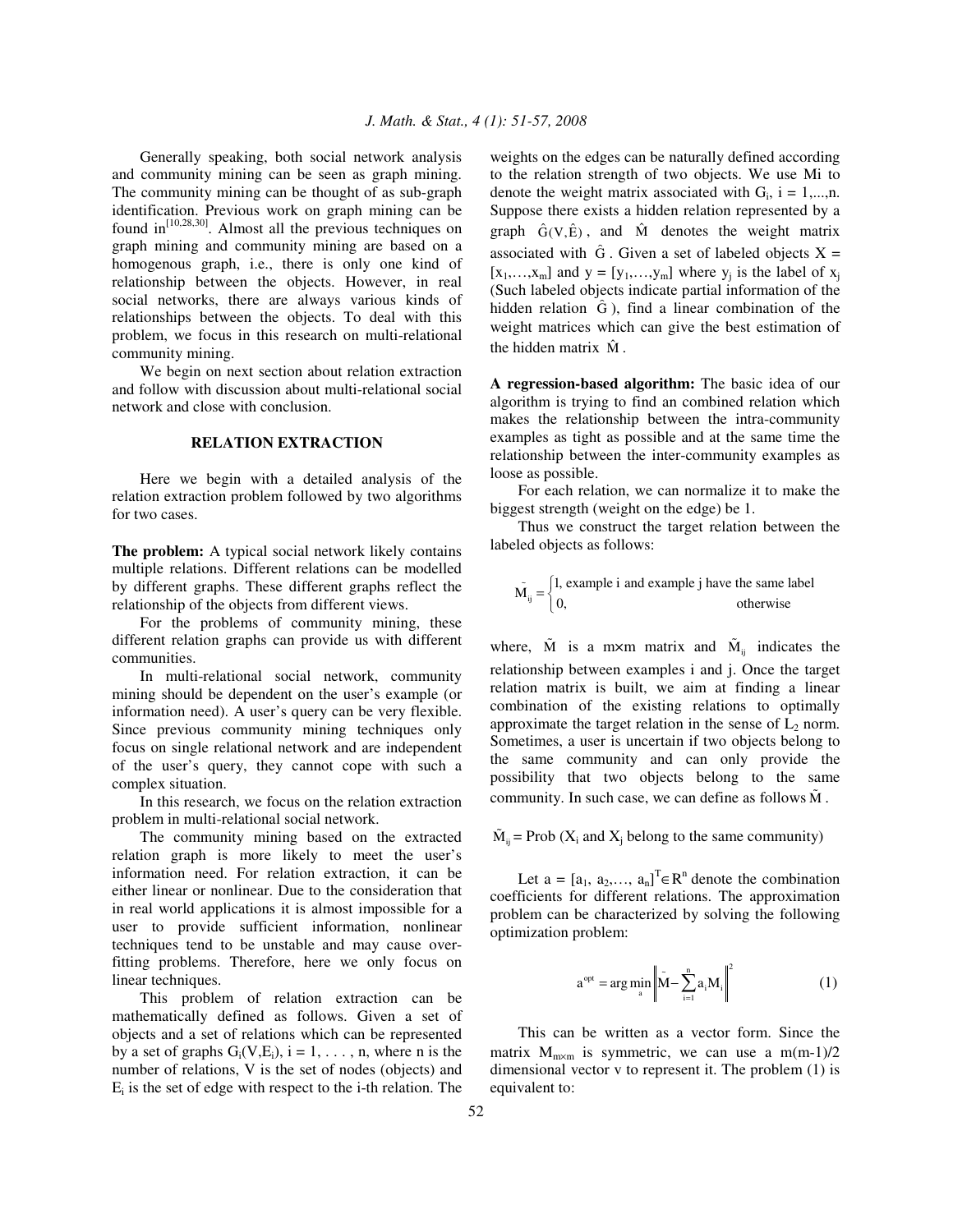$$
a^{opt} = \arg\min_{a} \left\| \tilde{V} - \sum_{i=1}^{n} a_i V_i \right\|^2 \tag{2}
$$

Equation 2 is actually a linear regression problem<sup>[15]</sup>. From this point of view, the relation extraction problem is interpreted as a prediction problem. Once the combination coefficients are computed, the hidden relation strength between any object pair can be predicted.

In real applications, the user does not need to specify the relationships between any pair of objects. That is, the vector v need not to be  $m(m-1)/2$ dimensional. We assume that v is a k-dimensional vector in the following.

Let us first consider the simplest case that:

$$
\sum_{i=1}^{n} a_i v_i = \tilde{v}
$$
 (3)

We define:

$$
V = [v_1, v_2, ..., v_n]
$$
 (4)

Thus, Eq. 3 can be rewritten as follows:

 $Va = \tilde{v}$ 

Suppose the rank of  $V$  is min(k, n). We have the following facts:

- When  $k$ <n, the set of solutions to Eq. 4 forms a (n-k) dimensional vector subspace
- When  $k = n$ , there is a unique solution to Eq. 4
- When  $k>n$ , there is no solution to Eq. 4

In the first two cases, we get a solution with perfect match (The minimization error is zero). Note that, the value of k reflects the quantity of the user's information needs. k is small when the query submitted by the user is simple.

With a complex query, k can be larger than n. In this case, the optimal solution to (2) is obtained when the derivative of this objective function with respect to a is zero, i.e.

$$
\frac{\partial \left\| \tilde{v} - \sum_{i=1}^n a_i v_i \right\|^2}{\partial a_i} = 0 \text{ for } i = 1, 2, ..., n
$$

By some algebraic steps, we have:

$$
\begin{aligned} &\frac{\partial \left\| \tilde{v} - \sum_{i=1}^n a_i v_i \right\|^2}{\partial a_i} = 0 \\ &\frac{\partial \left[ \left( \tilde{v} - \sum_{i=1}^n a_i v_i \right)^T \left( \tilde{v} - \sum_{i=1}^n a_i v_i \right) \right]}{\partial a_i} = 0 \\ &\frac{\partial \left( \tilde{v} - \sum_{i=1}^n a_i v_i \right)^T}{\partial a_i} \left( \tilde{v} - \sum_{i=1}^n a_i v_i \right) + \left( \tilde{v} - \sum_{i=1}^n a_i v_i \right)^T \frac{\partial \left( \tilde{v} - \sum_{i=1}^n a_i v_i \right)}{\partial a_i} = 0 \\ &2 \left\{ \frac{\partial \left( \tilde{v} - \sum_{i=1}^n a_i v_i \right)}{\partial a_i} \right\}^2 \left( \tilde{v} - \sum_{i=1}^n a_i v_i \right) = 0 \\ &v_i^T \left( \tilde{v} - \sum_{i=1}^n a_i v_i \right) = 0 \text{ for } i = 1, 2, ..., n. \\ &v_i^T \left( \tilde{v} - \sum_{i=1}^n a_i v_i \right) = 0 \\ &v_i^T \left( \tilde{v} - \text{Va} \right) = 0 \\ &v_i^T \text{Va} = \text{V}^T \tilde{v} \end{aligned}
$$

Since the matrix V has full rank as we assumed, i.e., rank  $(V)$  = min  $(k, n)$ , the matrix  $V<sup>T</sup>V$  is invertible and the optimal solution to (2) is  $a^{opt} = (V^{T}V)^{-1}V^{T}$   $\tilde{v}$ .

When the matrix  $V$  is rank deficiency, i.e., rank $(V)$  $\leq$  min(k, n), there will be multiple solutions with the same minimization value. In such case, we can choose the a with minimum norm as our solution $^{[4]}$ .

The objective function (2) models the relation extraction problem as an unconstrained linear regression problem. One of the advantages of the unconstrained linear regression is that, it has a close form solution and is easy to compute. However, researches on linear regression problem show that in many cases, such unconstrained least squares solution might not be a satisfactory solution and the coefficient shrinkage technique should be applied based on the following two reasons<sup>[15]</sup>.

**Prediction accuracy:** The least-squares estimates often have low bias but large variance<sup>[15]</sup>.

The overall relationship prediction accuracy can sometimes be improved by shrinking or setting some coefficients to zero. By doing so we sacrifice a little bit of bias to reduce the variance of the predicted relation strength and hence may improve the overall relationship prediction accuracy.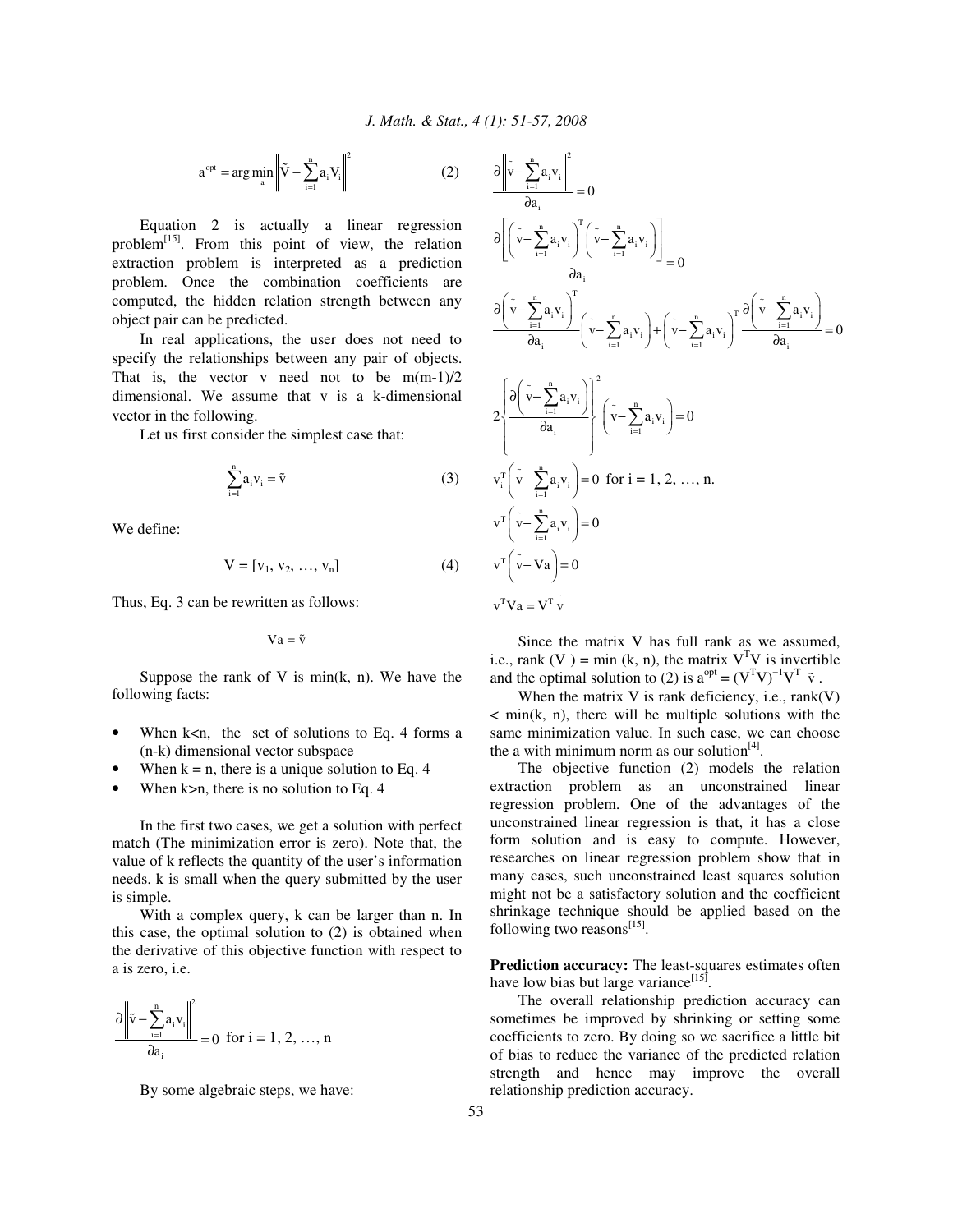**Interpretation:** With a large number of explicit (base) relation matrices and corresponding coefficients, we often would like to determine a smaller subset that exhibit the strongest effects.

In order to get the big picture, we are willing to sacrifice some of the small details.

Such consideration can be shown in the following example. Suppose we have a user query  $(o_1, o_2, o_3, o_4, o_5)$  $o<sub>5</sub>$ ), where  $o<sub>1</sub>$ ,  $o<sub>2</sub>$  and  $o<sub>3</sub>$  belong to one community, but  $o_4$  and  $o_5$  belong to another.

The target relation network can be constructed as:

|                    | O <sub>1</sub> |                  |              | $O_2$ $O_3$ $O_4$ $O_5$ |                |
|--------------------|----------------|------------------|--------------|-------------------------|----------------|
| O <sub>1</sub>     | ∗              | $\mathbf{1}$     | $\mathbf{1}$ | 0                       | $\overline{0}$ |
| $O_{2}$            | -1             | *                | $\mathbf{1}$ | 0                       | $\overline{0}$ |
| $O_{\overline{3}}$ | $\mathbf{1}$   | 1                | *            | 0                       | $\overline{0}$ |
| $O_4$              | 0              | $\overline{0}$   | $\theta$     | *                       | 1              |
| $O_{5}$            | 0              | $\boldsymbol{0}$ | 0            | $\overline{1}$          | *              |

The ∗ in the relation matrix means that we do not consider the self-relation strength. The four basic relation matrices (corresponding to these objects) in the social networks are shown in Fig. 1.

We can find that  $0M_1+10M_2+10M_3+10M_4$  can exactly match the example relation matrix. However, such extracted relation might not a good approximation to the hidden relation on the whole object set. The relation M1 is more likely to be what the user desires. This is exactly the problem of unconstrained linear regression. We need to use some coefficient shrinkage techniques to solve such problem $^{[17]}$ .

Thus, for each relation network, we normalize all the weights on the edges in the range [0, 1].

And, we put a constraint:  $\sum_{i=1}^{n} a_i^2 \le 1$  on the objective  $i = 1$ =

function (2). Finally, our algorithm tries to solve the following minimization problem,

$$
a^{\mathrm{opt}} = \arg\min_{a} \left\| \tilde{v} - \sum_{i=1}^{n} a_i e_i \right\| \tag{5}
$$

Subject to  $\sum_{i=1}^{n} a_i^2 \leq 1$ 

Such a constrained regression is called Ridge Regression $\left[15\right]$  and can be solved by some numerical methods [4] . When we use such constrained relation extraction, the coefficients of the extracted relation for the above example are 1, 0, 0, 0. This shows that our constrained relation extraction can really solve the problem.

**A MinCut-based algorithm:** In the last subsection, we have presented a general method for exacting the

|                     | O <sub>1</sub>   | O <sub>2</sub>          | $O_3$ $O_4$                       |                  | O <sub>5</sub>   |  |
|---------------------|------------------|-------------------------|-----------------------------------|------------------|------------------|--|
| O <sub>1</sub>      | *.               | 0.8                     | $0.7\,$                           | $\boldsymbol{0}$ | $\boldsymbol{0}$ |  |
| O <sub>2</sub>      | 0.8              | *                       | 0.9 <sub>o</sub>                  | $\mathbf{0}$     | $\boldsymbol{0}$ |  |
| O <sub>3</sub>      | 0.7              | 0.9 <sup>°</sup>        | $\ast$                            | $\overline{0}$   | $\boldsymbol{0}$ |  |
| O <sub>4</sub>      | $\boldsymbol{0}$ | $\overline{0}$          | $\overline{0}$                    | *                | 0.6              |  |
| O <sub>5</sub>      | $\boldsymbol{0}$ | $\overline{0}$          | $\begin{array}{cc} 0 \end{array}$ | 0.6              | ×                |  |
| (a) Relation $M_1$  |                  |                         |                                   |                  |                  |  |
|                     | $O_{1}$          | O <sub>2</sub>          | $O_3$                             | O <sub>4</sub>   | O <sub>5</sub>   |  |
| O <sub>1</sub>      | *                |                         | $0 \t 0.1 \t 0$                   |                  | $\boldsymbol{0}$ |  |
| O <sub>2</sub>      | $\overline{0}$   | $\ast$                  | $\overline{0}$                    | $\boldsymbol{0}$ | $\boldsymbol{0}$ |  |
| $O_3$               | 0.1              | $\mathbf{0}$            | $\ast$                            | $\overline{0}$   | $\overline{0}$   |  |
| O <sub>4</sub>      | $\boldsymbol{0}$ | $\overline{0}$          | $\theta$                          | *                | $\overline{0}$   |  |
| O <sub>5</sub>      | $\overline{0}$   | $\overline{\mathbf{0}}$ | $\overline{\mathbf{0}}$           | $\theta$         | *                |  |
|                     |                  | (b) Relation $M_2$      |                                   |                  |                  |  |
|                     | O <sub>1</sub>   | O <sub>2</sub>          | $O_3$                             | O <sub>4</sub>   | O <sub>5</sub>   |  |
| O <sub>1</sub>      | *.               | 0.1                     | $\overline{0}$                    | $\boldsymbol{0}$ | $\boldsymbol{0}$ |  |
| O <sub>2</sub>      | 0.1              | $\ast$                  | $\overline{0}$                    | $\mathbf{0}$     | $\boldsymbol{0}$ |  |
| O <sub>3</sub>      | 0.1              | $\overline{0}$          | $\ast$                            | $\overline{0}$   | $\mathbf{0}$     |  |
| O <sub>4</sub>      | $\mathbf{0}$     | $0\qquad 0$             |                                   | $\ast$           | 0.1              |  |
| O <sub>5</sub>      |                  | $0\qquad 0$             | $\overline{0}$                    | 0.1              | *                |  |
|                     |                  | (c) Relation $M_3$      |                                   |                  |                  |  |
|                     | O <sub>1</sub>   | Ο,                      | $O_3$                             | O <sub>4</sub>   | O <sub>5</sub>   |  |
| O <sub>1</sub>      | *                | $\overline{0}$          | $\overline{0}$                    | $\overline{0}$   | $\boldsymbol{0}$ |  |
| O <sub>2</sub>      | $\boldsymbol{0}$ | $\ast$                  | 0.1                               | $\overline{0}$   | $\mathbf{0}$     |  |
| O <sub>3</sub>      | 0                | 0.1                     | $\ast$                            | $\overline{0}$   | 0                |  |
| O <sub>4</sub>      | 0                | $\boldsymbol{0}$        | $\overline{0}$                    | $\ast$           | 0.1              |  |
| O <sub>5</sub>      | 0                | $\overline{0}$          |                                   | $0 \t 0.1$       | *                |  |
| $(d)$ Relation $M4$ |                  |                         |                                   |                  |                  |  |

Fig. 1: The four basic relation matrices corresponding to the examples

hidden relation based on regression model. However, this method may fail when the examples provided by the user belong to only one community, which is referred to single community issue in the rest of this research. We provide an intuitive example in the following.

Suppose we have a user query  $(o_1, o_2, o_3, o_4, o_5)$ , which belong to the same community. In the following two relations shown in Fig. 2a and b, regression model would prefer the relation  $M_1$ , since the higher connectivity between  $o_1$ ,  $o_2$ ,  $o_3$ ,  $o_4$  achieves a lower square error to the target relation. However, in relation  $M_1$ , the connectivity between  $o_5$  and the other four examples are very weak. As can be seen, the connectivity in  $M_2$  is much more uniform than that in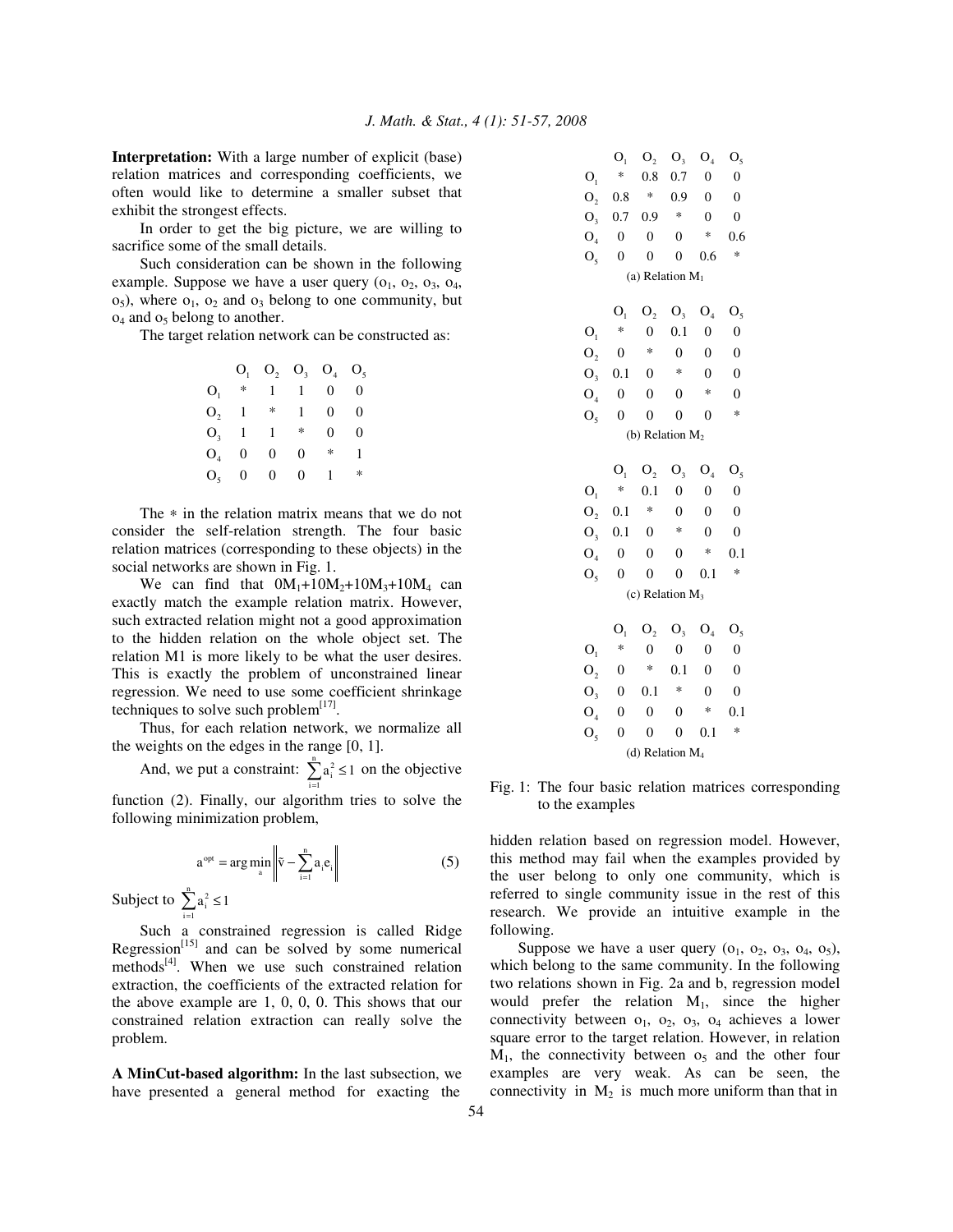|                | O <sub>1</sub>     | $\mathbf{O}_2$ | $O_{\rm a}$    | O <sub>4</sub> | 0,             |  |  |
|----------------|--------------------|----------------|----------------|----------------|----------------|--|--|
| O <sub>1</sub> | *                  | 0              | 0              | $\theta$       | 0              |  |  |
| О,             | 0                  | *              | 0.1            | $\overline{0}$ | 0              |  |  |
| O <sub>3</sub> | 0                  | 0.1            | *              | $\theta$       | 0              |  |  |
| $O_{\rm A}$    | 0                  | $\theta$       | $\theta$       | ∗              | 0.1            |  |  |
| О,             | 0                  | 0              | $\theta$       | 0.1            | *              |  |  |
|                | (a) Relation $M_1$ |                |                |                |                |  |  |
|                |                    |                |                |                |                |  |  |
|                |                    |                |                |                |                |  |  |
|                | O <sub>1</sub>     | $\mathbf{O}_2$ | O <sub>3</sub> | O <sub>4</sub> | O <sub>5</sub> |  |  |
| O <sub>1</sub> | ∗                  | 0.4            | 0.4            | 0.5            | 0.5            |  |  |
| Ο,             | 0.4                | *              | 0.3            | 0.2            | 0.4            |  |  |
| $O_{\rm a}$    | 0.4                | 0.3            | *              | 0.3            | 0.3            |  |  |
| O <sub>4</sub> | 0.5                | 0.2            | 0.3            | $*$            | 0.4            |  |  |
| O <sub>5</sub> | 0.5                | 0.4            | 0.3            | 0.4            | *              |  |  |

Fig. 2: Two existing relations

 $M_1$  while it has comparable strength. Therefore,  $M_2$ should be a better choice for this user query. Unfortunately, the square error of  $M_2$  is larger than that of  $M_1$ . This shows that the regression model may fail in such a case.

In order to deal with the single community issue, we need to take into account the weakest connection in the extracted relation. By graph theory, the value of the minimum cut on the graph can be used to evaluate the tightness of the graph.

Let G denote a weighted graph with weight matrix M. Let m denote the number of vertices.

A cut on the graph is defined as a set of edges which separates the vertices into two disconnected groups denoted by A and B such that  $A \cap B = \emptyset$ and  $A \cup B = D$ . Thus, the value of the cut is:  $cut(G) = \sum_{i \in A} \sum_{j \in B} M(i, j)$ 

It is easy to see that there are totally  $2^{\text{m}}$ -2 different cuts. Let cutk(G) =  $(A_k, B_k)$  denote the k-th cut. The minimum cut is defined as:  $mincut(G) = min_{k} \{cut_{k}(G)\}\$ 

If a graph can be easily cut into two subgraphs, it has a small minimum cut value. As an extreme case, the minimum cut value of a disconnected graph is 0. Naturally, the optimal extracted relation graph should have a large minimum cut value. Thus, for single community issue, we try to extract the optimal relation graph by maximizing its minimum cut value.

Let  $G_i$ , i = 1,...,n, denote the existing relation graphs defined only on the user query examples and Mi denote the corresponding weight matrices. Let  $a = [a_1, a_2]$  $[a_2,...,a_n]^T \in R_n$  denote the combination coefficients for different graphs. Thus  $M = \sum_{n=1}^{\infty}$  $M = \sum_{i=1}^{n} a_i M_i$  is the weight matrix of the combined relation graph G. Let mincut(G) denote the minimum cut value of G. Our objective function can be written as follows:

$$
a^{\text{opt}} = \arg\min_{a} \left\| \tilde{M} - \sum_{i=1}^{n} a_i M_i \right\|^2 \tag{6}
$$

Generally, the minimum cut problem is an NP-hard problem. Thus the optimization problem (6) cannot be easily solved. However, in our problems, the number of examples provided by the user is usually small. That is, m is small, typically less than 10. Thus we can use linear programming techniques to solve the optimization problem (6) by the following derivation: mincut(G)

$$
= \min_{1 \le k \le 2^m - 2} \{ cut_k(G) \}
$$
  
\n
$$
= \min_{1 \le k \le 2^m - 2} \left\{ \sum_{i \in A(k)} \sum_{j \in B(k)} \left( \sum_{l=1} a_l M_l(i,j) \right) \right\}
$$
  
\n
$$
= \min_{1 \le k \le 2^m - 2} \left\{ \sum_{i \in A(k)} a_i \left( \sum_{i \in A(k)} \sum_{j \in B(k)} M_l(i,j) \right) \right\}
$$
  
\n
$$
= \min_{1 \le k \le 2^m - 2} \left\{ \sum_{i \in A(k)} a_i \text{cut}_k(G_i) \right\}
$$

Let  $v = mincut(G)$ . The optimization problem in Eq. 6 can be reduced to the following linear programming problem: Max v

$$
\sum_{l=1}^{n} a_{l} \cdot \text{cut}_{k}(G_{l}) - v \ge 0, \quad (1 \le k \le 2^{m} - 2) (*)
$$
  

$$
\sum_{l=1}^{n} a_{l} = 1
$$
  

$$
a_{l} \ge 0, \quad (1 \le l \le n)
$$

With the constraints (\*), v is guaranteed to be the minimum cut value and by maximizing v we can obtain the optimal combination coefficients ai. The number of constraints in this problem is  $2^m-2+n+1$ , where m is the number of user-provided examples which is usually less than 10 and n is the number of existing relations. The above problem can be efficiently solved by linear programming techniques<sup>[3]</sup>.

The proposed regression based algorithm and the MinCut based algorithm are used under different situations. When a user provides multiple community examples, regression-based algorithm can be used to find the best combination; when he provides single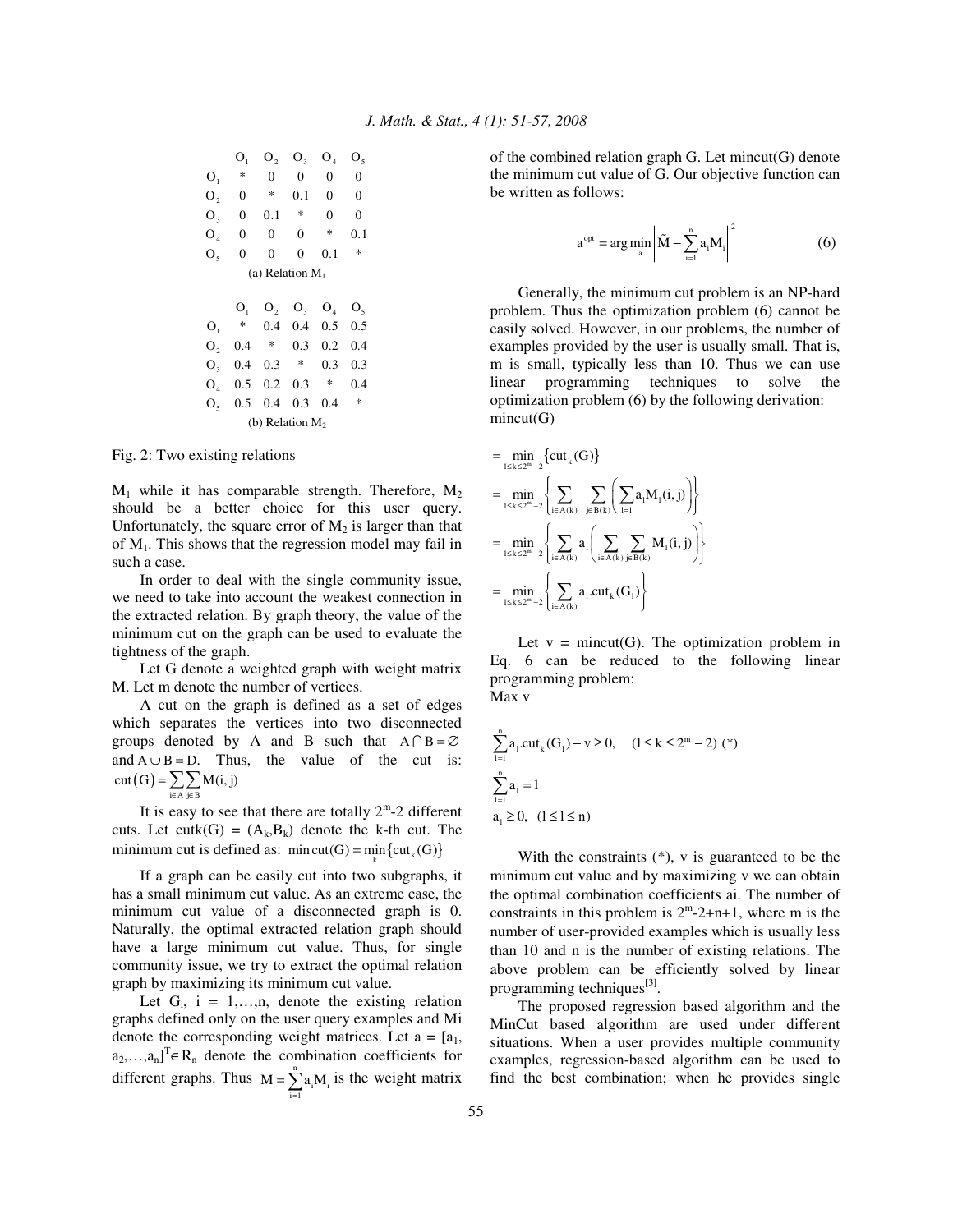community examples, MinCut-based algorithm can be used.

#### **DISCUSSION**

Since mining hidden communities in heterogeneous networks represents a promising research direction, there are many issues that need to be discussed. Here we focus on the problem solving philosophy.

First, one may wonder the complexity at comprehension and combination of multiple social networks in the analysis. We do agree that multiple social networks form complex, multiple, interrelated graphs and with the massive amount of data mounting, it is challenging for anyone to grasp the whole picture of such dynamic, evolving social networks and work out a balanced combination of multiple networks for a particular user query. However, such multiple networks do exist and it is inappropriate to blindly merge them into one since different networks plays different roles in particular queries, as shown in our experiments. Therefore, we believe that developing new multinetwork mining algorithms to dynamically combine multiple relevant networks to form combined virtual networks based on user's example queries is a new and appropriate problem solving methodology.

Second, since it is difficult for a user to comprehend the whole picture of numerous social networks, one may wonder how a user is able to pose high-quality queries. Based on our experience, although it is difficult for a user to comprehend the overall multiple networks, a user usually has good knowledge on a small set of examples (such as influential researchers, movie/sport stars, big companies, or popular commodities). Such firm grasp of a small set of examples is often sufficient to pose intelligent queries, learn additional facts and form informative combined networks.

Third, one may wonder how to comprehend the answers returned from such a network analysis.

Since a derived hidden network is a weighted matrix as a combination of multiple existing networks, it is often difficult to understand the minor weight differences in the results. However, the real essence is at the new facts derived from such hidden networks and their associated rankings. This resembles Google-like keyword-based Web search. It is not so crucial to understand the derived Web linkage weighting and claim it is optimal. However, the return of quality rankings on the interesting results demonstrate its utility.

### **CONCLUSION**

Different from most social network analysis studies, we assume that there exist multiple, heterogeneous social networks and the sophisticated combinations of such heterogeneous social networks may generate important new relationships that may better fit user's information need. Therefore, our approach to social network analysis and community mining represents a major shift in methodology from the traditional one, a shift from single-network, userindependent analysis to multi-network, user-dependant and query-based analysis. Our argument for such a shift is clear: multiple, heterogeneous social networks are ubiquitous in the real world and they usually jointly affect people's social activities.

Based on such a philosophy, we worked out a new methodology for relation extraction and proposed two algorithms in different situations. With such querydependent relation extraction and community mining, fine and subtle semantics are captured effectively. Our discussion also shows it is expected that the querybased relation extraction and community mining would give rise to a lot of potential new applications in social network analysis.

There are a lot of issues that need to be studied further. First, our approach adopts a regression-based graph matrix analysis approach. There are potentially many other approaches that can be explored and compared with this approach. We will expect that future studies may propose even more powerful approaches in relation extraction than what is proposed here.

Second, our relation extraction algorithm has made a lot of simplifications in the analysis. In general, links within the same network and among different networks may carry different weights. For example, one can imagine that the links among co-author networks should be inherently stronger than those among coproceedings since average size (# of links) in the coauthor group is much smaller than that in the coproceedings group. This is not considered in our simple model. Thus we expect the prediction power will be substantially enhanced if such information is incorporated in the new algorithm.

Third, our query model considers only one simple group of nodes (such as researchers). A more powerful query model may involve and, or, not operators on those groups. For example, one may like to find those who co-attend the same conference but never coauthored a paper using the not operator. This will be useful for finding referees for conference submissions. These issues may form an exciting frontier for future research.